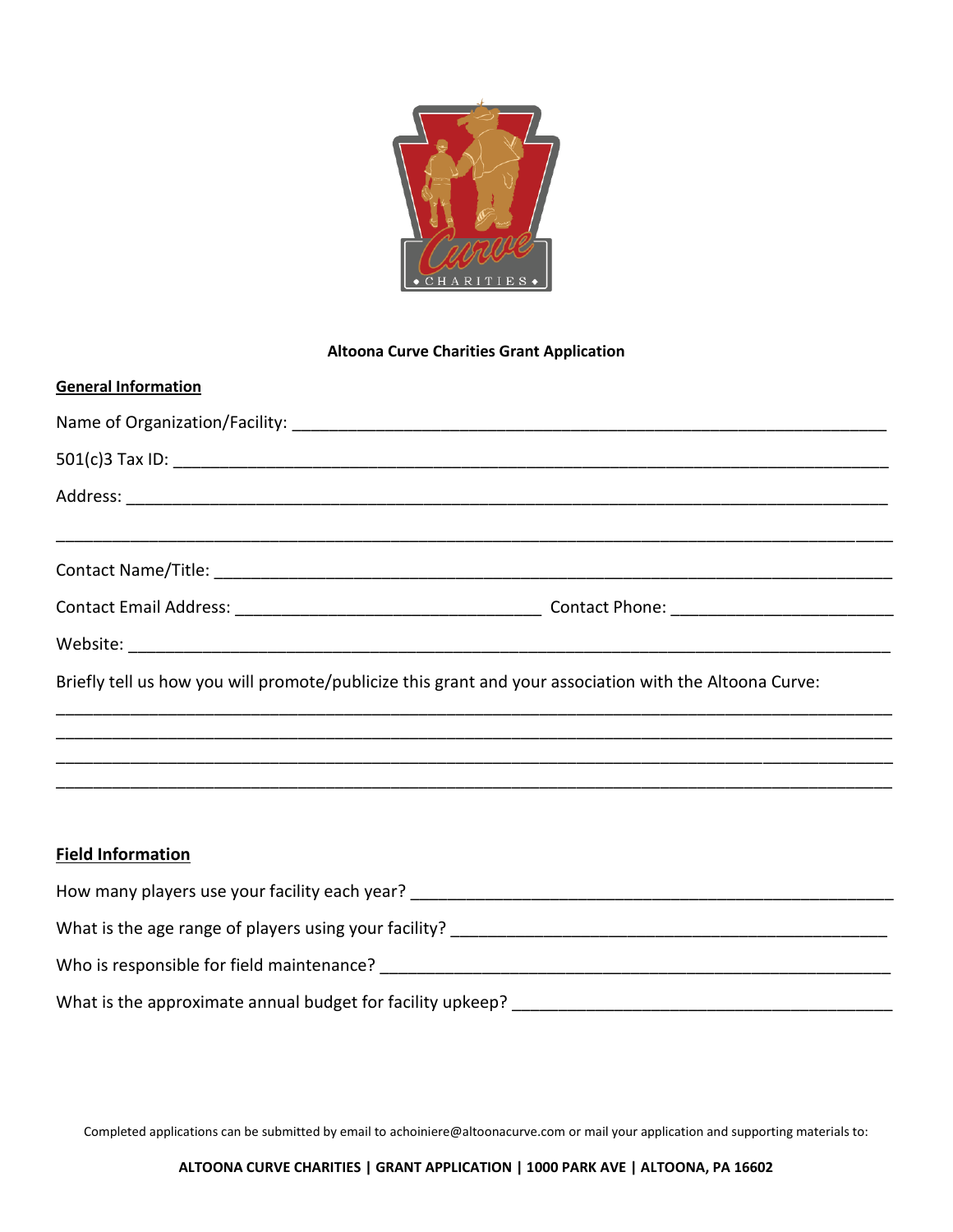## **Project Description**

Briefly describe the baseball/softball field renovation/enhancement project. An additional page may be attached if necessary.

What equipment do you have on-site to be able to complete this project?

What is the timeline for this project?

What is the budget for this project?

Completed applications can be submitted by email to achoiniere@altoonacurve.com or mail your application and supporting materials to:

ALTOONA CURVE CHARITIES | GRANT APPLICATION | 1000 PARK AVE | ALTOONA, PA 16602